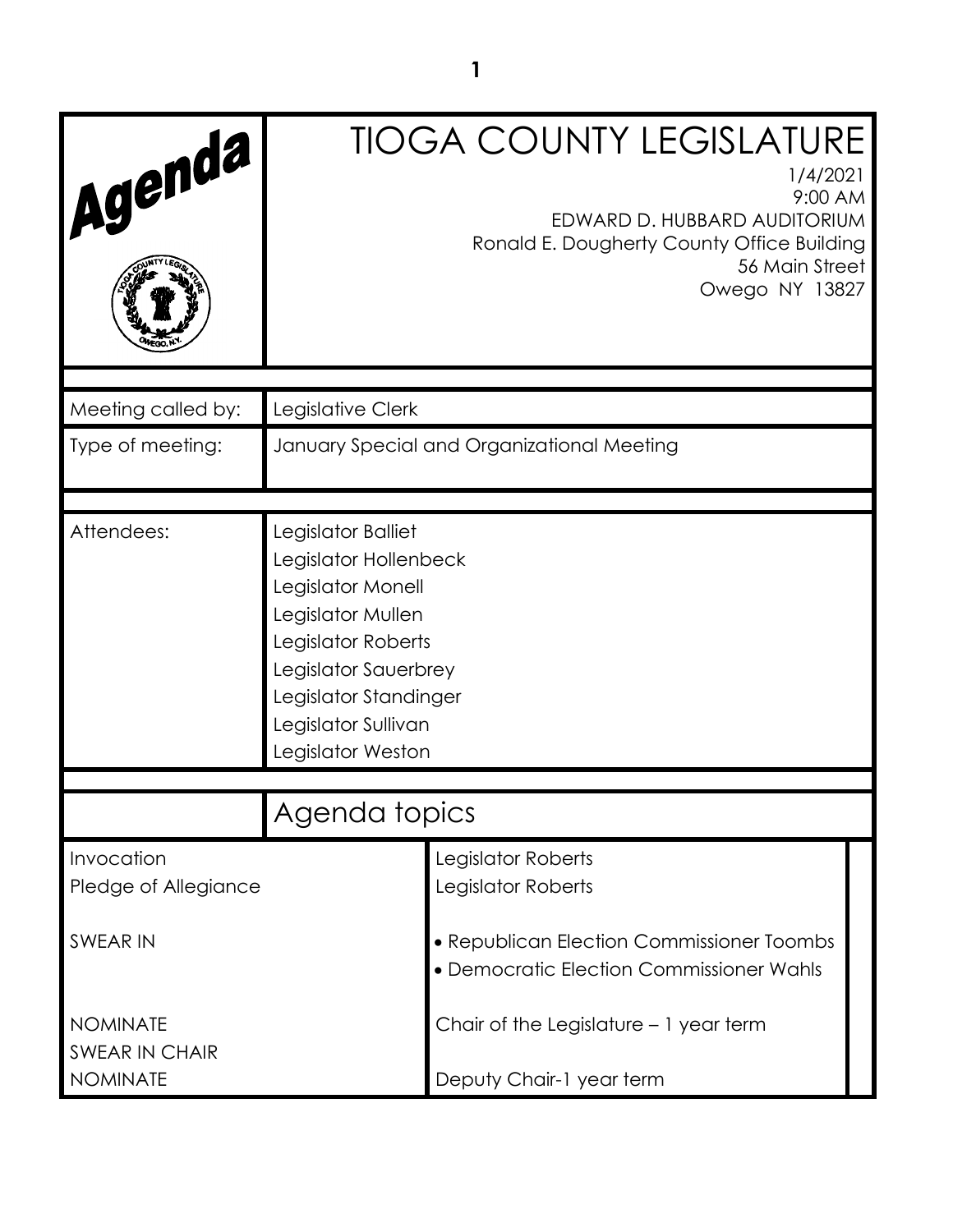| <b>NOMINATE</b><br>SWEAR IN DEPUTY CHAIRS                      |                                                                                                                                                                                                                                                                                                                                                                                                                                                                                                                                     | Deputy Chair-1 year term                                                          |  |
|----------------------------------------------------------------|-------------------------------------------------------------------------------------------------------------------------------------------------------------------------------------------------------------------------------------------------------------------------------------------------------------------------------------------------------------------------------------------------------------------------------------------------------------------------------------------------------------------------------------|-----------------------------------------------------------------------------------|--|
| <b>NOMINATE</b><br><b>NOMINATE</b>                             |                                                                                                                                                                                                                                                                                                                                                                                                                                                                                                                                     | Public Info Officer 1/4/21-12/31/21<br>Republican Majority Leader 1/4/21-12/31/21 |  |
| <b>Petitions, Communications &amp; Notices</b><br>Appointments |                                                                                                                                                                                                                                                                                                                                                                                                                                                                                                                                     | <b>DISCLOSURES</b>                                                                |  |
| <b>RESOLUTIONS:</b>                                            | 1. Trips Authorized<br>2. Designation of Official Depositories<br>Designate Official Newspapers<br>3.<br>Designation of Newspaper for Republican Party<br>4.<br>Designation of Newspaper for Democratic Party<br>5.<br>6. Set Salary of Chair<br>7. Fix Dates and Times of Tioga County Legislative Meetings<br>8. Annual Review of Procurement Policy<br>9. Appoint Directors Soil & Water Conservation District<br>10. Appoint Members Fish & Wildlife Management Board<br>11. Appoint Deputy County Auditor - Legislative Office |                                                                                   |  |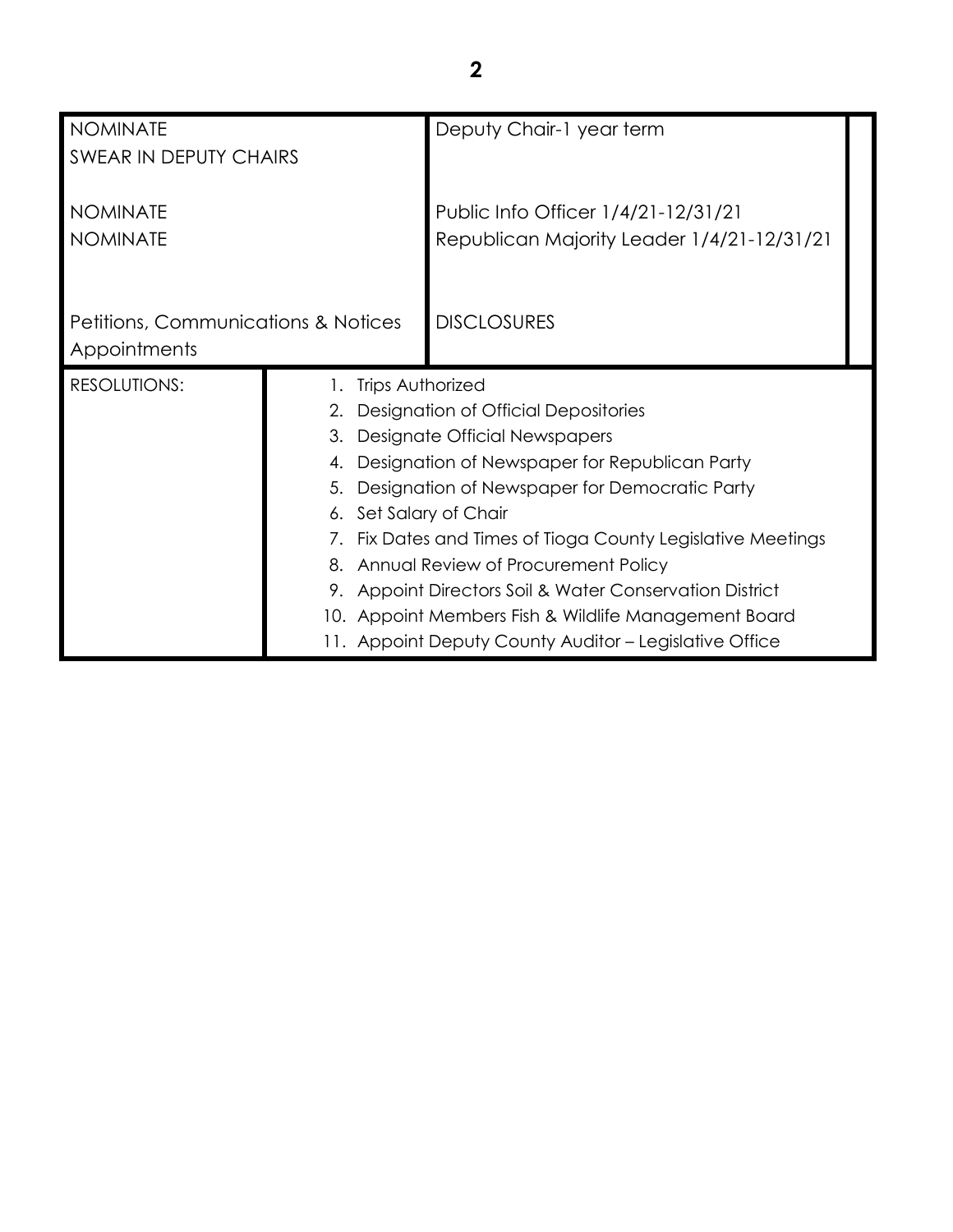RESOLUTION NO. – 21 TRIPS AUTHORIZED

RESOLVED: That the Chair and the Clerk of the County Legislature, the County Attorney, and County Legislators be, and they hereby are, authorized to make such trips as their duties may require and that their actual and necessary expenses for travel, meals and lodging incurred on such trips be a County charge.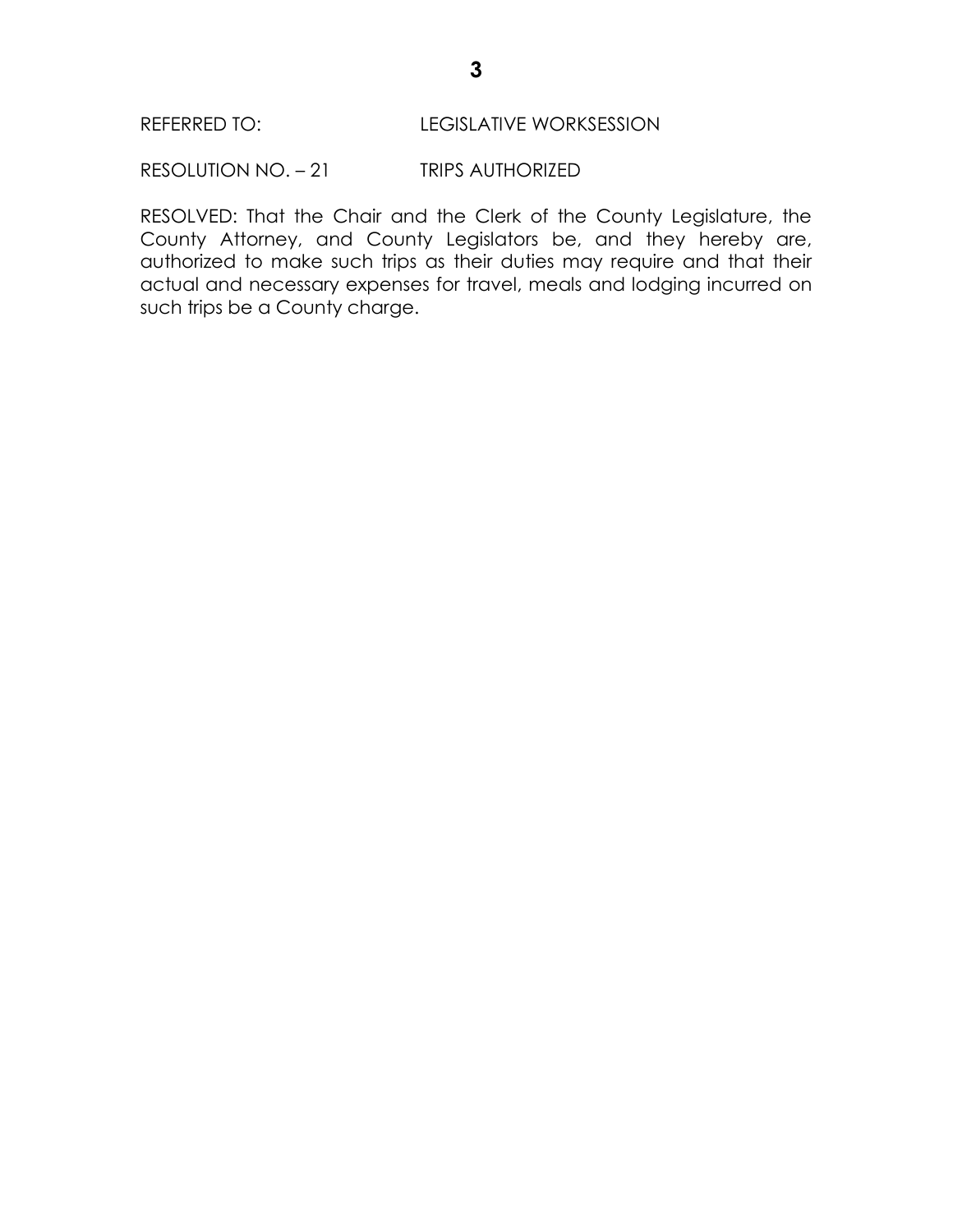# REFERRED TO: FINANCE/LEGAL COMMITTEE

# RESOLUTION NO. – 21 DESIGNATION OF OFFICIAL **DEPOSITORIES**

RESOLVED: That, pursuant to the powers vested in this Legislature by Section 212 of the County Law, as amended, the following Banks within New York State be, and they hereby are designated as depositories for the deposit of all monies received by the County Treasurer, to an amount not to exceed the sum set opposite the name of each Bank as follows:

| JP Morgan Chase Bank                  | \$30,000,000 |
|---------------------------------------|--------------|
| Chemung Canal Trust Company           | \$30,000,000 |
| Community Bank, N.A.                  | \$30,000,000 |
| Key Bank Corporation                  | \$30,000,000 |
| M&T Bank                              | \$30,000,000 |
| Tioga State Bank                      | \$30,000,000 |
| National Bank and Trust Company, N.A. | \$30,000,000 |
| M&T Securities, Inc.                  | \$30,000,000 |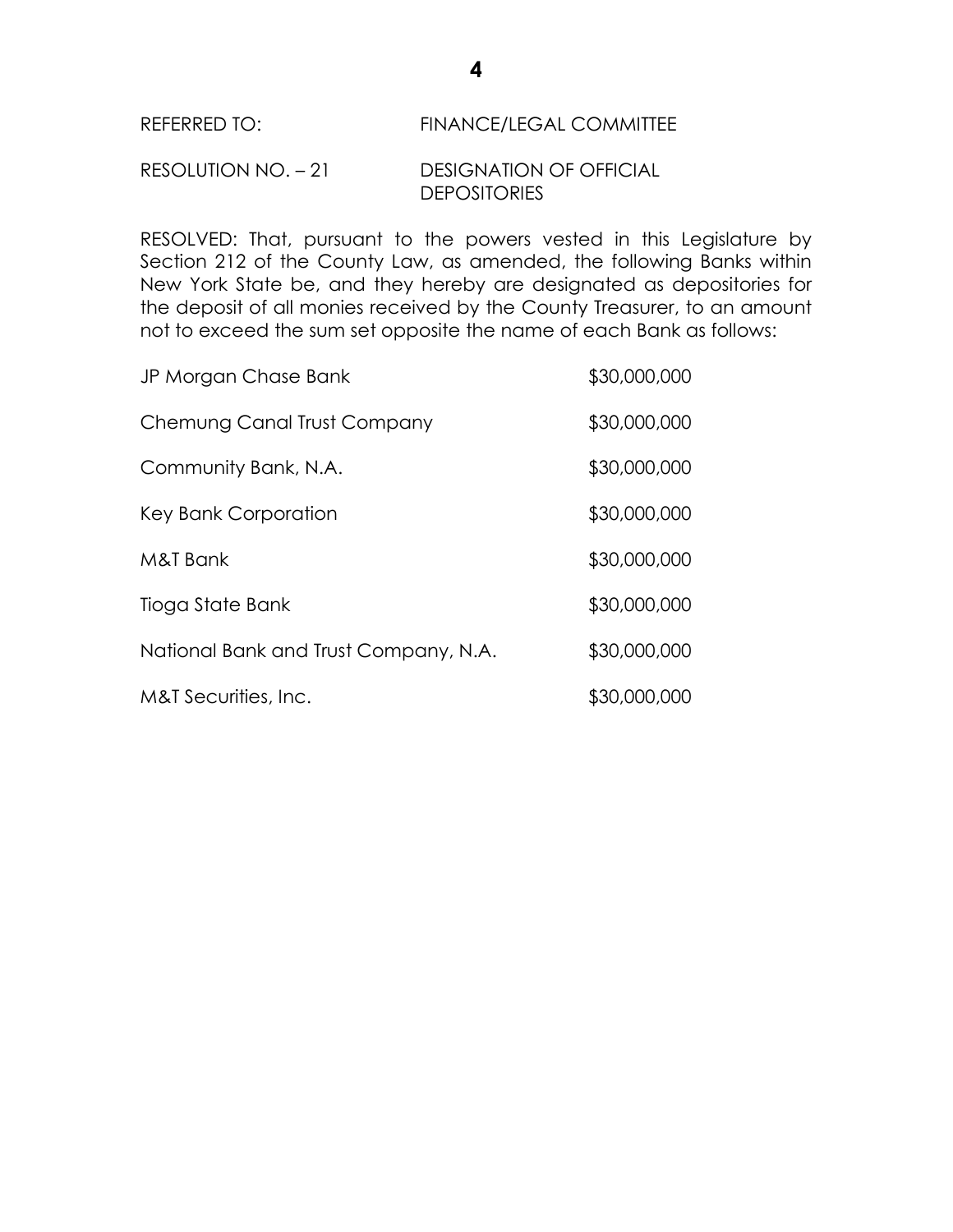RESOLUTION NO. – 21 DESIGNATE OFFICIAL NEWSPAPERS

RESOLVED: That the Tioga County Courier and the Morning Times are hereby designated official newspapers for the publication of all local laws, notices and other matters required by law to be published pursuant to County Law  $\delta$ 214, Subd. 2; and be it further

RESOLVED: That the Press and Sun Bulletin, a daily newspaper, is hereby designated as the official newspaper for purposes of publishing all local laws, notices and other matters required by law to be published at such times that there is insufficient time to publish in the above two newspapers.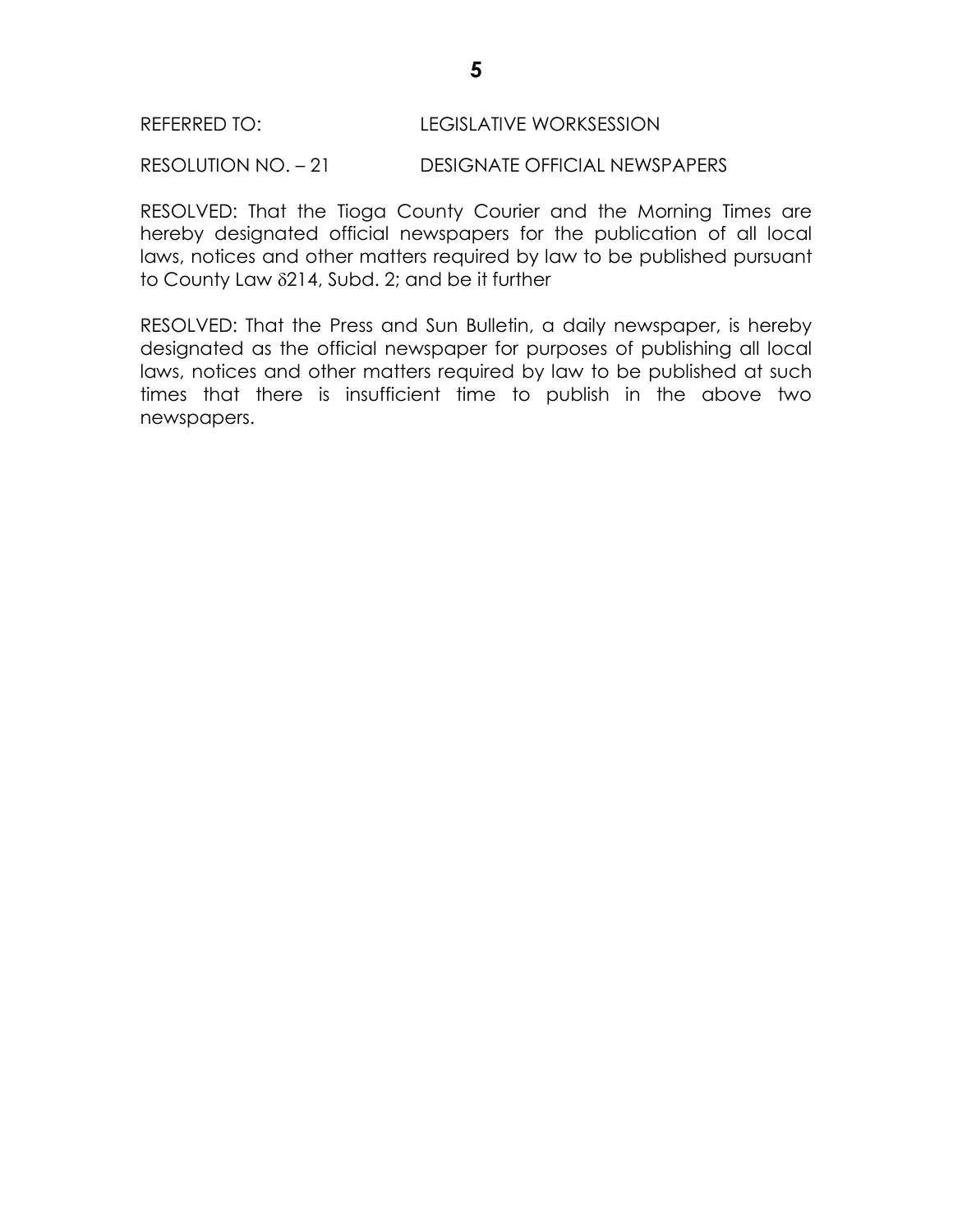RESOLUTION NO. – 21 DESIGNATION OF NEWSPAPER FOR REPUBLICAN PARTY

RESOLVED: That the Morning Times is hereby designated as the newspaper published in the County of Tioga for the Republican Party to publish the Election notices issued by the Secretary of State, and to publish the official canvass pursuant to County Law 214, Subd. 1.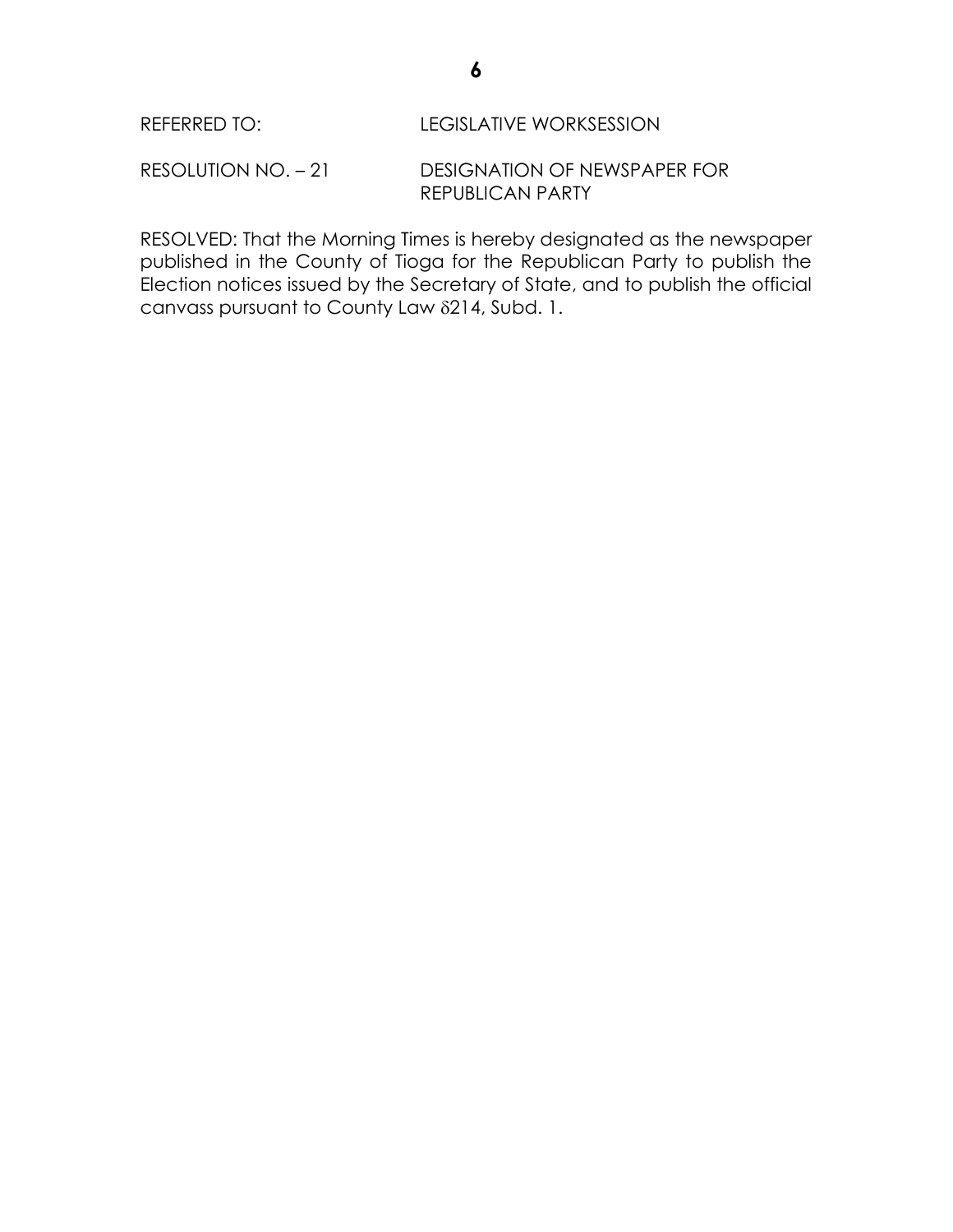#### RESOLUTION NO. – 21 DESIGNATION OF NEWSPAPER FOR DEMOCRATIC PARTY

RESOLVED: That the Tioga County Courier is hereby designated as the newspaper published in the County of Tioga for the Democratic Party to publish the Election notices issued by the Secretary of State, and to publish the official canvass pursuant to County Law 214, Subd. 1.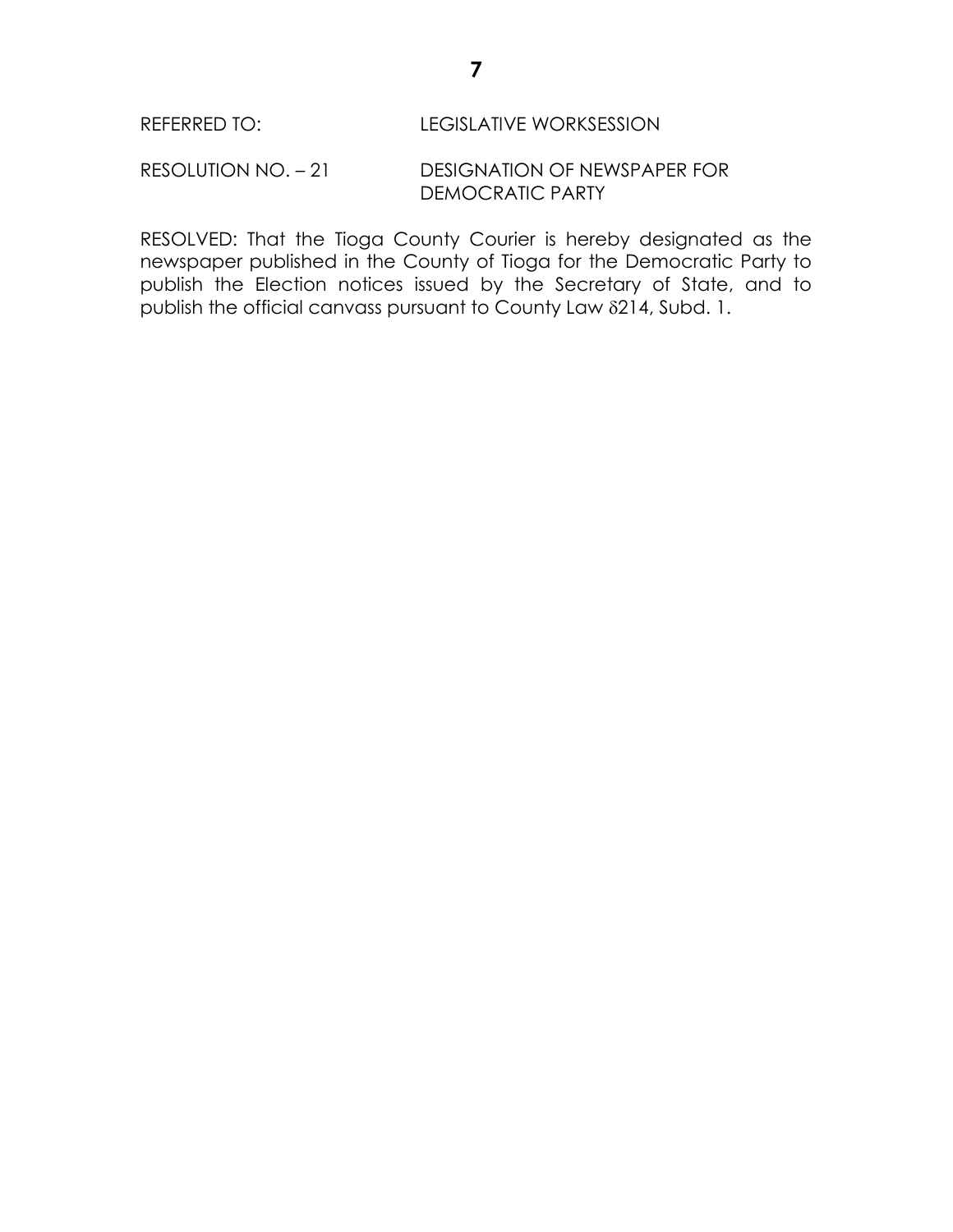RESOLUTION NO. - 21 SET SALARY OF CHAIR

RESOLVED: That the salary of the Chair of the Tioga County Legislature be set at \$36,675.00 per year, which includes the salary received as County Legislator of \$11,341.00 and an additional \$25,334.00 to serve as Chair.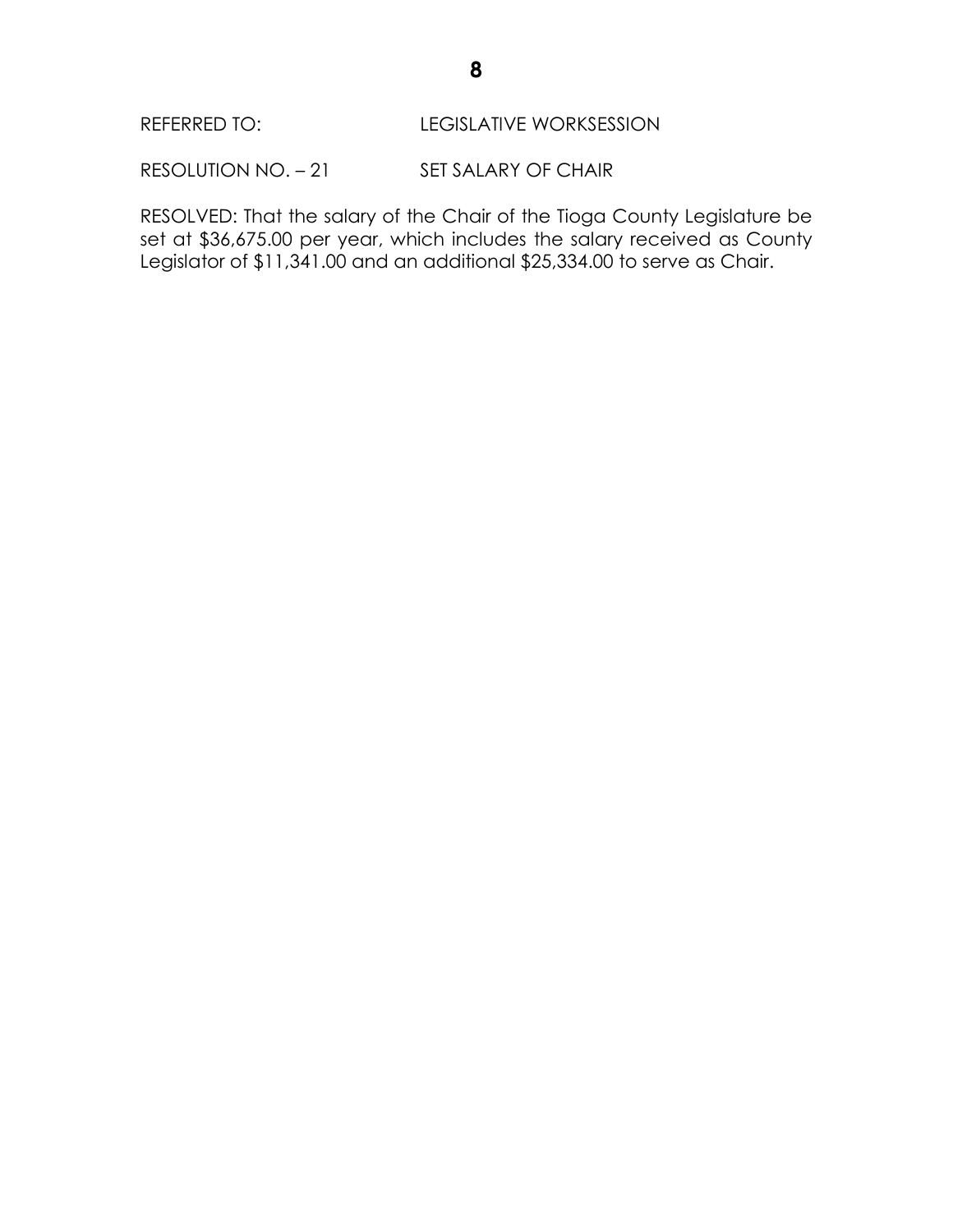RESOLUTION NO. – 21 FIX DATES AND TIMES OF TIOGA COUNTY LEGISLATIVE MEETINGS

RESOLVED: That the Tioga County Legislature during 2021 shall meet regularly in the Edward D. Hubbard Auditorium of the Ronald E. Dougherty County Office Building, 56 Main Street, Owego, New York at 12:00 P.M. on the Tuesday following Committees which are held during the first full work week of the month.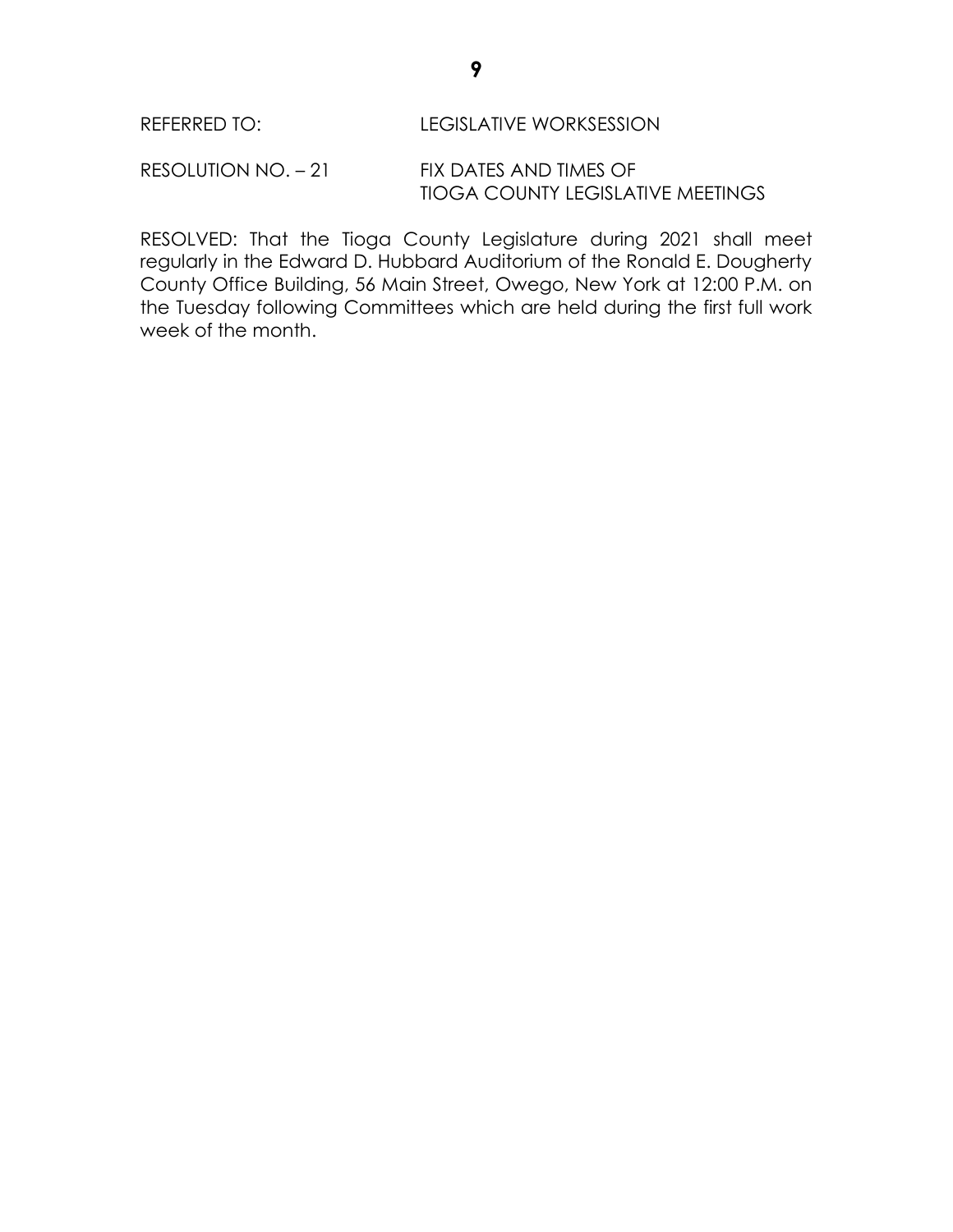RESOLUTION NO. - 21 ANNUAL REVIEW OF PROCUREMENT POLICY

WHEREAS: General Municipal Law §104-b requires an annual review of Tioga County's procurement policy and procedures; now therefore be it

RESOLVED: That the Tioga County Legislature affirms its annual review of its Procurement Policy.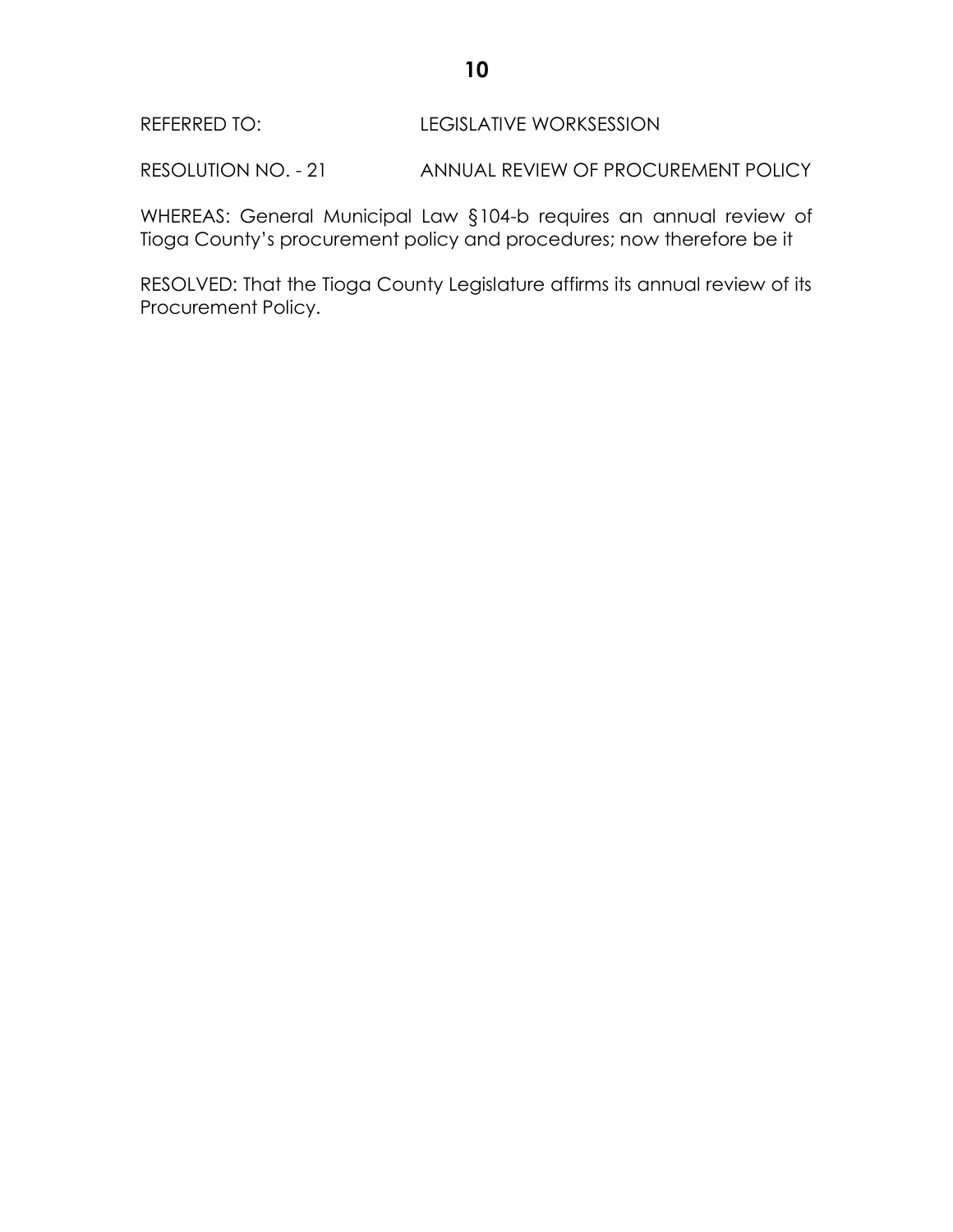RESOLUTION NO. - 21 APPOINT DIRECTORS SOIL & WATER CONSERVATION DISTRICT

RESOLVED: That Legislators Dale Weston and Tracy Monell are hereby appointed Directors of the Tioga County Soil and Water Conservation District for a one-year term on January 1, 2021 through December 31, 2021; and be it further

RESOLVED: That Ronald E. Dougherty be re-appointed Director at Large for a three-year term of January 1, 2021 through December 31, 2023.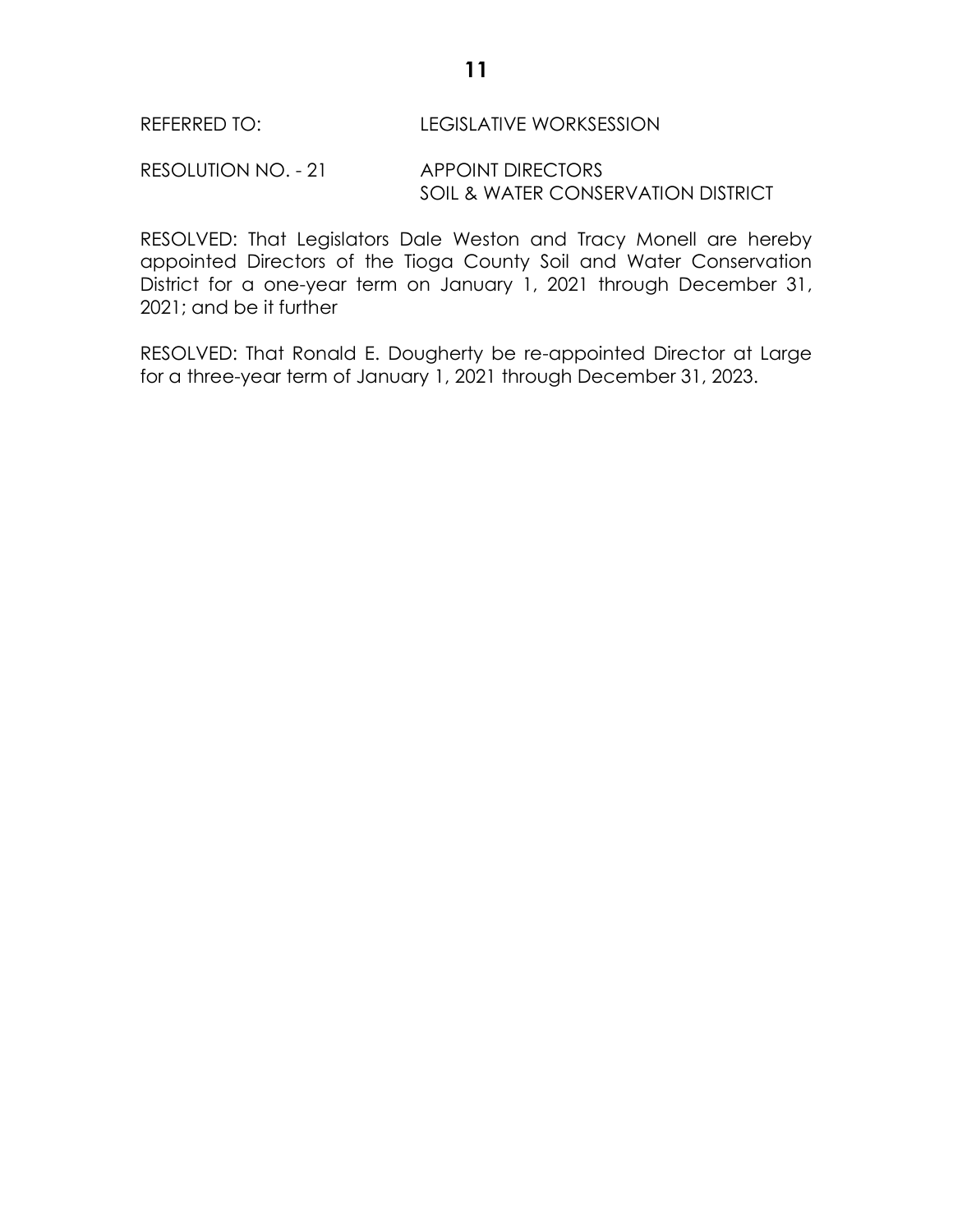RESOLUTION NO. - 21 APPOINT MEMBERS FISH & WILDLIFE MANAGEMENT BOARD

WHEREAS: The Board terms for Elected Official Representative and Sportsman Member on the Fish & Wildlife Management Board have expired; and

WHEREAS: Dale Weston, Tioga County Legislator, has expressed an interest to continue serving as the Elected Official Representative on the Fish and Wildlife Management Board; and

WHEREAS: William J. Woods, Jr. has expressed an interest to continue serving as the Sportsman Member on the Fish & Wildlife Management Board; therefore be it

RESOLVED: That Dale Weston, Tioga County Legislator, be appointed as the Elected Official Representative on the Fish & Wildlife Management Board for a two-year term of January 1, 2021 through December 31, 2022 and William J. Woods, Jr. be appointed as the Sportsman Member on the Fish & Wildlife Management Board for a two-year term of January 1, 2021 through December 31, 2022.